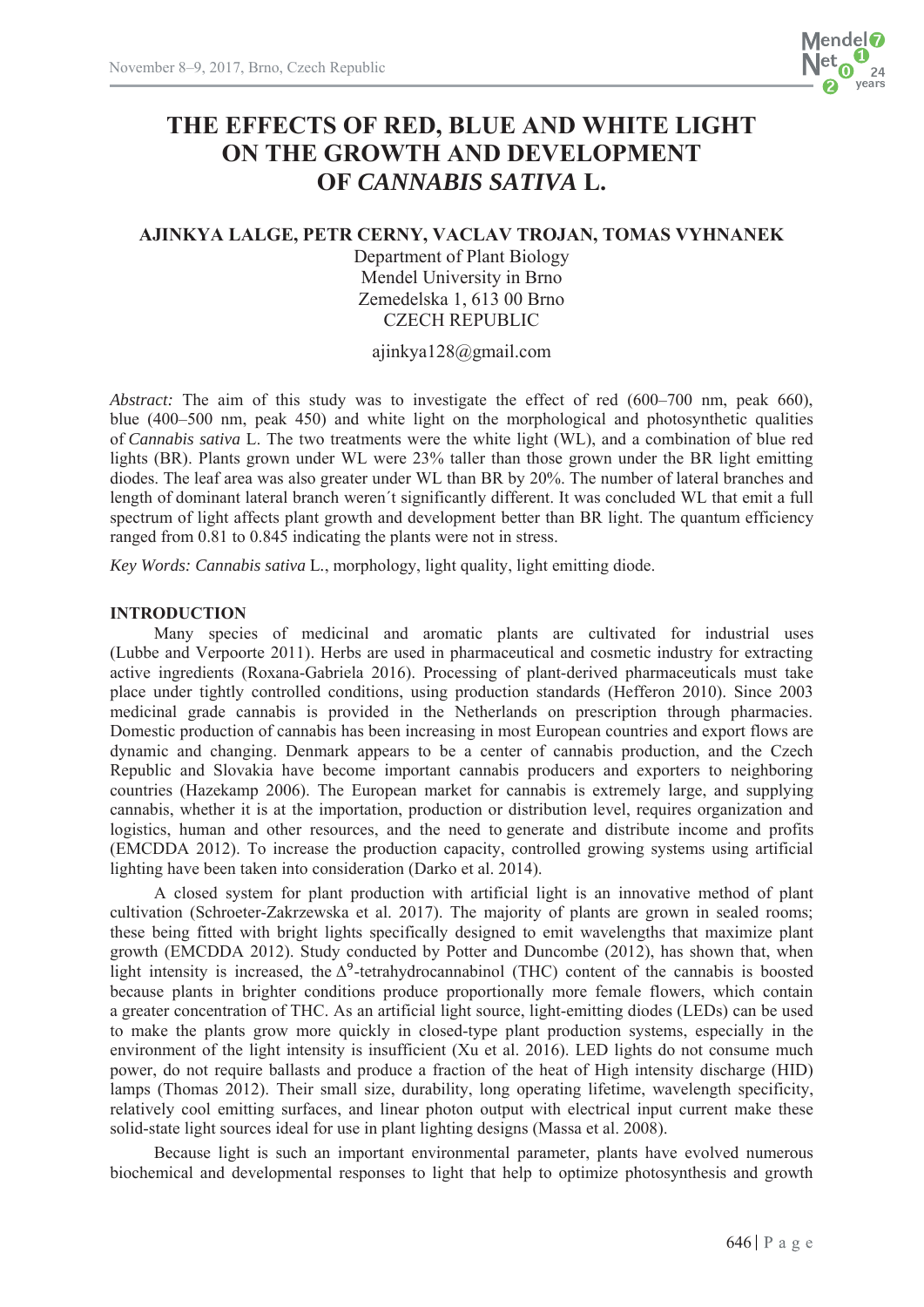

(Müller et al. 2001). Light regulates crop growth, plant development (including flowering), as well as how quickly plants use water. Managing light is obviously critical to the production of crops grown in controlled environments. When considering the different dimensions of light, we usually focus on photoperiod (day length), light quantity (intensity) and light quality (the spectral distribution) (Runkle 2017). The spectral quality of lights is the relative intensity and quantity of different wavelengths emitted by a light source and perceived by photoreceptors such as phytochromes, cryptochromes, and phototropins, and plants generate a wide range of specific physiological responses through these receptors. A specific light quality can be used to improve the nutritional quality of vegetables and yields in commercial production (Kuang-Hung et al. 2012, Takemiya et al. 2005).

The objective of this study was to examine growth and development of *Cannabis sativa* L. plants grown in controlled conditions under different light wavelengths. In this study, we used pure white LEDs (Light emitting diodes) compared to red and blue LEDs  $(R:B = 1:1)$  as a light source.

## **MATERIALS AND METHODS**

#### **Plant material**

Plants of six female drug type varieties of *C. Sativa* (High Potency breeds acquired from CBD Botanic, Spain) were grown in a controlled indoor growing facility at the Mendel University in Brno, Czech Republic. The growing conditions were maintained at temperature of  $25 \pm 3$ °C and relative humidity (RH) of 50  $\pm$  5%. Indoor light was measured at ~200  $\pm$  30 µmol m<sup>-2</sup>/s (Quantum sensor SQ-500 series, USA) at plant canopy level for a photoperiod of 18 hours of day. Six cuttings were made from each plant for the study. The cuttings were dipped in an auxin solution to promote rooting and directly planted in rock wool cubes of 36x36x40 mm. The cuttings were kept in dark for 24 hours and then transferred to the Climacell (BMT Technologies, Germany) at 24 °C and 80% RH and allowed to be rooted. After proper rooting out of the 36 cuttings, 24 healthy and randomly selected female clones were used for the experiment.

#### **Experimental set-up**

The experiments were carried out in the Climacell Evo. The clones were divided into 12 clones each group and placed in two different LED light treatment groups namely Red-blue (R:B) and White light (Control). The two LED light treatments used were (1) 100% Blue and RED light and (2) 50% White. The temperature and RH in the Climacell were maintained at 24 °C and 60% (Day) and 18 °C and 70% (night) respectively. During the vegetative cycle 18h photoperiod was maintained for 2 weeks and during the flowering cycle 12h photoperiod was maintained for another 7 weeks. The wavelengths of blue and red LEDs used were in the range of 420–490 nm and 630–680 nm.

#### **Plant growth measurements**

Main measured quantities in this study were plant height, number of lateral branches, leaf area, and quantum efficiency. The leaf area was measured by the method mentioned by Pandey and Singh (2011). Using Adobe Photoshop CS 5 and Canon EOS 1100D. For quantum yield the plants were kept in dark to adapt for 15 mins. Next, randomly chosen leaves from six plants from each treatment were measured using FlourPen FP 100 (Photon Systems Instruments, Czech Republic). Statistical significance was determined by one-way ANOVA and tukeys HSD test to the treatments with significant difference. Twelve plants were used per treatment.

#### **RESULTS AND DISCUSSIONS**

#### **Leaf Area**

Plants grown under BR light had an average leaf area of 79.54 cm<sup>2</sup> which is smaller compared to plants grown in white light, where average leaf area was  $100.03 \text{ cm}^2$  (Figure 1) Many studies show different light quality compared to white light have inhibiting effects on plants and their growth as in the case with pepper, lettuce and tobacco (Brown et al. 1995, Kim 2004, Yang et al., 2016). As Choi et al. (2016) examined effects of LED with different wavelengths on the length of petioles and width of leaflets on strawberry plants they found out that combined illumination with red and blue LED light was the most effective in increasing the length of petioles as well as the width of leaflets.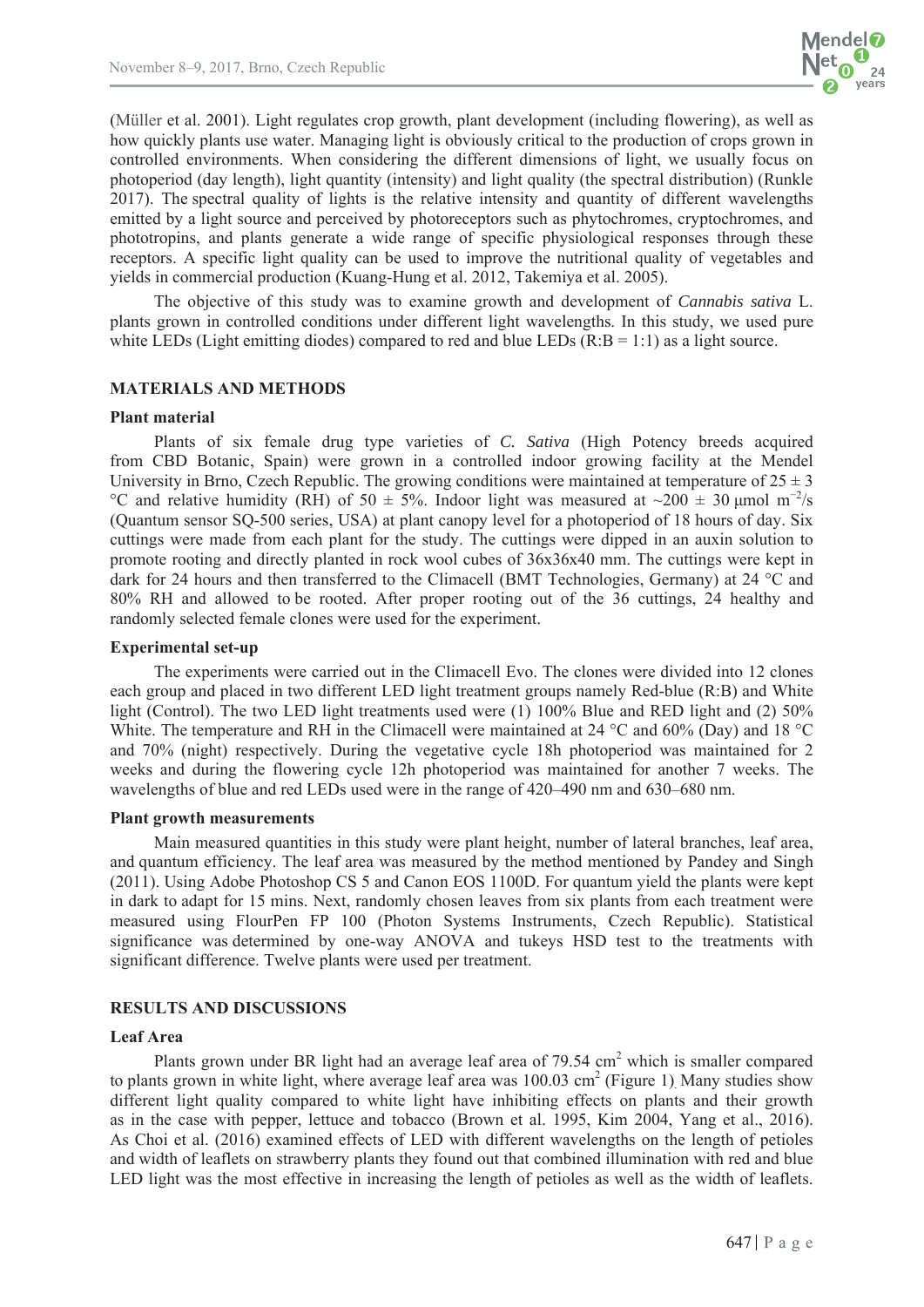

In comparison with pure red LED and pure blue LED. Arena et al. (2016) found out in an experiment with (*Solanum lycopersicum* L*.*) and (*Platanus orientalis* L.), growth under Red-Green-Blue (RGB) and BR reduced leaf area compared to growth under WL. Plants that were grown under BR LED lights had smaller leaf area by 20% than those grown under pure WL LED.





*Legend:*  $WL = white$  *light,*  $BR = Blue-Red$ *. Data are mean values*  $\pm$  *SE.* 

## **Quantum Yield of Photosystem II**

The photosynthetic efficiency for both the treatments appeared to be ranging from 0.81 to 0.845. For non-stressed plants, the photosynthetic efficiency fluctuates from 0.75 to 0.85 (Bolhar–Nordenkampf et al. 1989). Which indicated that the plants were in a healthy state (Figure 2).

*Figure 2 Quantum yield of photosystem II* 



*Legends:*  $WL = White light, BR = Blue-Red. Data are mean values  $\pm SE$ .$ 

## **Plant Height**

There was no significant difference between the two light treated variants until the fourth week of measurement. Since the fifth week, the plants growing in WL treatment started showing a considerable difference in height. The difference in the heights of plants placed under BR light was visible from the first week (Figure 3). Glowacka (2004) found tomato cultivars placed under blue light showed shorter height compared to those kept in day light. In roses and poinsettia blue light was known to reduce stem elongation (Islam et al. 2012, Terfa et al. 2013). In petunia blue light promotes stem elongation on the contrary red light suppresses plant height (Fukuda et al. 2011).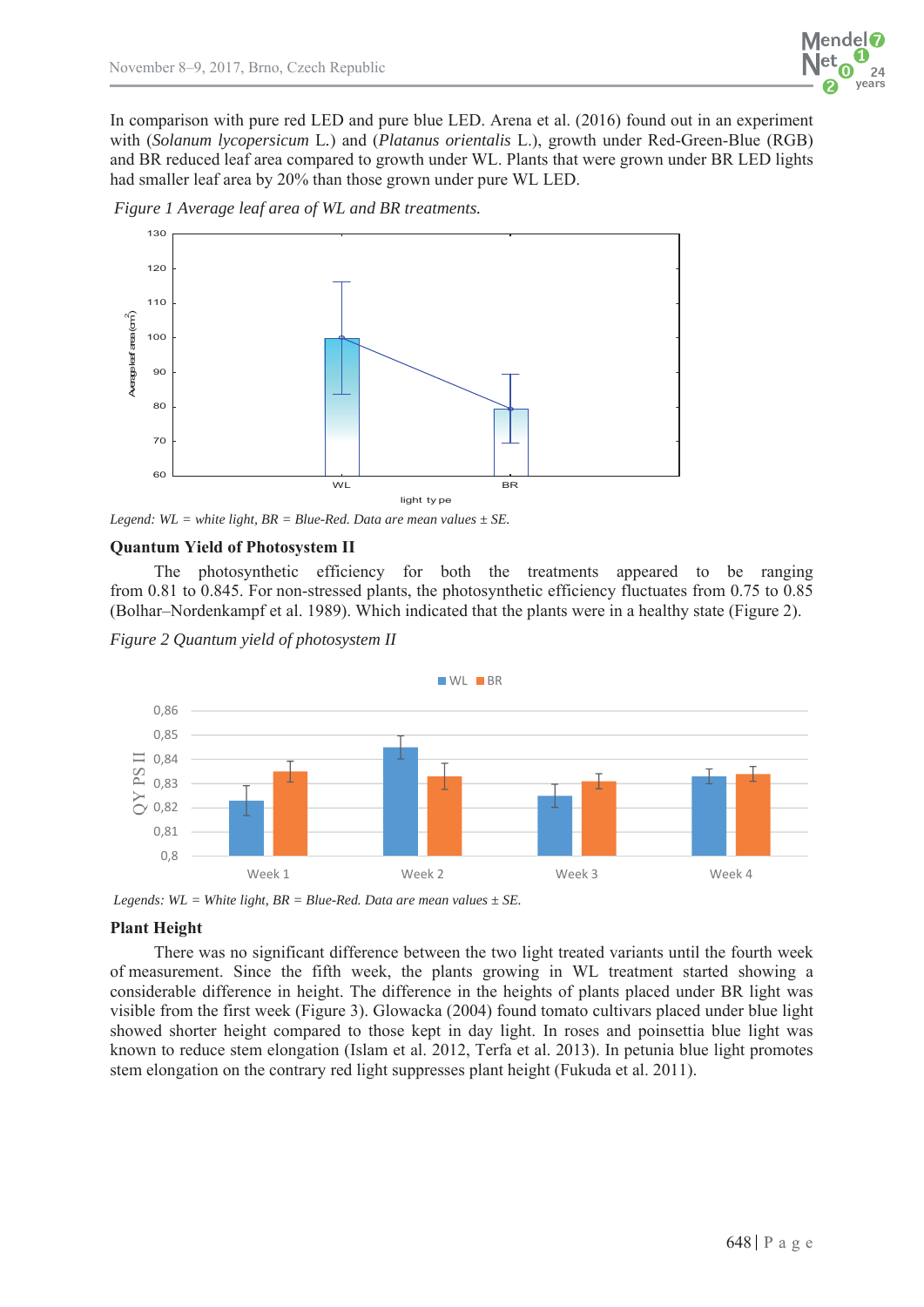



*Legends:*  $WL = White light, BR = Blue-Red. Data are mean values  $\pm SE$ .$ 

## **Number of lateral branches**

There were fluctuating results for lateral branches but they were not statistically significant (data not shown). Blue light is shown to stimulate bud out growth in *Triticum aestivum* (Barnes and Bugbee, 1992) and *Rosa* (Girault et al. 2008) whereas reduced it in *Solanum tubersum* (Wilson et al. 1993).

In *Lilium* (Vandenbussche et al. 2005) and *Rosa* red light inhibited lateral branching.

# **CONCLUSIONS**

The plants grown under WL had and average leaf area of  $100.03 \text{ cm}^2$  compared to plants grown in BR light with an average leaf area of 79.54 cm<sup>2</sup>. The WL treatment showed an increased plant height compare to BR treatment. The Quantum yield of photosystem II indicated nonstressed plants. The number of lateral branches were not affected as they did not show any significant difference.

## **ACKNOWLEDGEMENTS**

The research was financially supported by the IGA FA MENDELU No. IP 2017/076.

We would like to express our sincere thanks to CBD Botanic (Spain) for providing us with the plant material and support.

# **REFERENCES**

Arena, C., Tsonev, T., Doneva, D. 2016. The effect of light quality on growth, photosynthesis, leaf anatomy and volatile isoprenoids of a monoterpene-emitting herbaceous species (*Solanum lycopersicum* L.) and an isoprene-emitting tree (*Platanus orientalis* L.). *Environmental and ExperimentalBotany*, 130: 122–132.

Barnes, C., Bugbee, B. 1992. Morphological Responses of Wheat to Blue Light. *Journal of Plant Physiology*, 139(3): 339–342.

Bolhar-Nordenkampf, H.R., Long, S.P., Baker, N.R., Oquist, G., Schreiber, U., Lechne, E.G. 1989. Chlorophyll. Fluorescence as a Probe of the Photosynthetic Competence of Leaves in the Field: A Review of Current Instrumentation. *Functional Ecology*, 3(4): 497–514.

Brown, C.S., Schuerger, A.C., Sager, J.C. 1995. Growth and photomorphogenesis of paper plants under red light-emitting diodes with supplemental blue or far-red lighting. *Scientia Horticulturae*, 120(5): 808–813.

Choi, H.G., Moon, B.Y., Kang, N.J. 2016. Correlation between Strawberry (*Fragaria ananassa* Duch.) Productivity and Photosynthesis-Related Parameters under Various Growth Conditions. *Frontiers in Plant Science*, 7: 1607.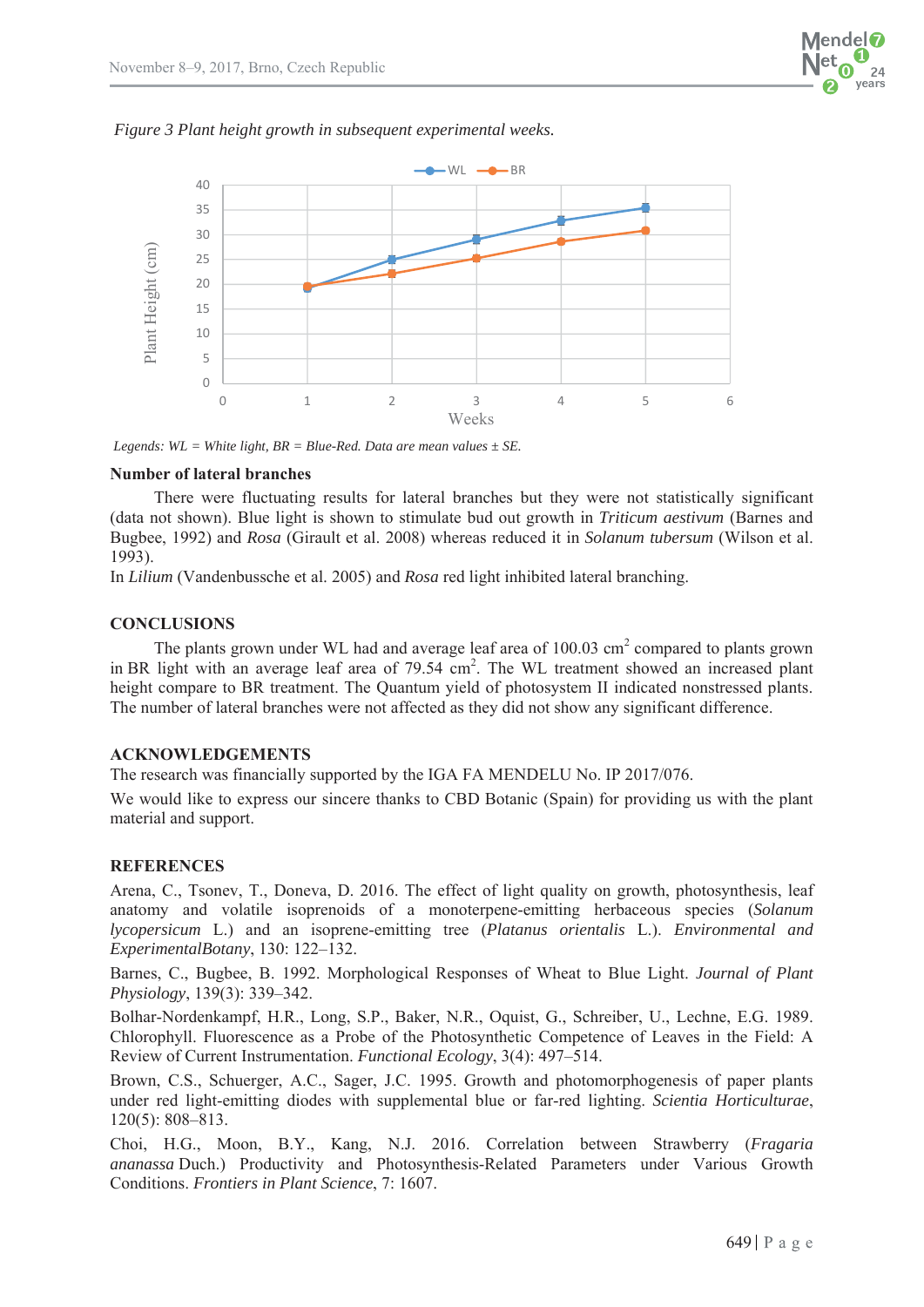Darko, E., Heydarizadeh, P., Schoefs, B., Sabazalian, M. 2014. Photosynthesis under Artificial Light: The Shift in Primary and Secondary Metabolism. *Philosophical Transactions of the Royal Society B: Biological Sciences*, 369(1640): 20130243.

European monitoring center for Drugs and Drug Addiction Insights. 2012. *Cannabis Production and Markets in Europe*. Luxembourg: Publications Office of the European Union.

Fukuda, N., Ishii, Y., Ezura, H., Olsen, J.E. 2011. Effect of light quality under red and blue light emitting diodes on growth and expression of *FBP28* in petunia, *Acta Horticulturae*, 907: 361–366.

Girault, T., Bergougnoux, V., Combes, D., Viemont, J.D., Leduc, N. 2008. Light controls shoot meristem organogenic activity and leaf primordia growth during bud burst in *Rosa* sp. *Plant Cell and Environment*, 31(11): 1534–44.

Głowacka, B. 2004. The effect of blue light on the height and habit of the tomato (*Lycopersicon esculentum* Mill.) transplant. *Folia Horticulturae*, 16(2): 3–10.

Hazekamp, A. 2006. An evaluation of the quality of medicinal grade cannabis in the Netherlands *Cannabinoids*, 1(1): 1–9.

Hefferon, K.L, 2010, Transgenic Plants Expressing Vaccine and Therapeutic Proteins. *In Biopharmaceuticals in Plants: Toward The Next Century Of Medicine.* USA: CRC Press,101. Scientia Horticulturae, 150: 86–91.

Islam, A.M., Kuwar, G., Clarke, J.L., Blystad, D.R., Gislerod, H.R., Olsen, J.E., Torre, S. 2012. Artificial light from light emitting diodes (LEDs) with a high portion of blue light results in shorter poinsettias compared to high pressure sodium (HPS) lamps, *Scientia Horticulture*, 147: 136–143.

Kim, H.H. 2004. Green light supplementation for enhance lettuce growth under red and blue lightemitting diodes. *Scientia Horticulturae*, 39(7): 1617–1622.

Kuan-Hung, L., Meng-Yuan, H., Wen-Dar, H., Ming-Huang, H., Zhi-Wei, Y., Chi-Ming, Y. 2012. The effects of red, blue, and white light-emitting diodes on the growth, development and edible quality of hydroponically grown lettuce (*Lactuca sativa* L. var. capitata). *Scientia Horticulturae,* 150: 86–91.

Lubbe, A., Verpoorte, R. 2011. Cultivation of medicinal and aromatic plants for specialty industrial materials. *Industrial Crops and Products*, 34(1): 785–801.

Massa, G.D., Kim, H.H., Wheeler, R.M., Mitchell, C.A. 2008. Plant productivity in response to LED lighting. *HortScience*. 43(7): 1951–1956.

Müller, P., Xiao-Ping L., Niyogi, K.K. 2001. Non-photochemical quenching. A response to excess light energy. *Plant physiology*, 125(4): 1558–1566.

Pandey, S.K., Singh, H. 2011. A Simple, Cost-Effective Method for Leaf Area Estimation. *Journal of Botany* [Online]. 2011. Available at: http://dx.doi.org/10.1155/2011/658240. [2017-08-22].

Potter, D.J., Duncombe, P. 2011. The Effect of Electrical Lighting Power and Irradiance on Indoor-Grown Cannabis Potency and Yield. *Journal of Forensic Sciences* [Online]. 57(3): 618– 622.

Available at: 10.1111/j.1556-4029.2011. 02024. X [2017-07-15].

Roxana-Gabriela, P. 2016. Medicinal plant resources used in obtaining pharmaceutical and cosmetic products. *Annals Of Constantin Brancusi University Of Targu-Jiu. Engineering Series*, 3: 137–141.

Runkle, E. 2017. *The Importance of Light Uniformity* [Online]. Michigan: GPN: Greenhouse Product News. Available at: http://flor.hrt.msu.edu/assets/Uploads/Light-uniformity.pdf [2017-09-12].

Schroeter-Zakrzewska, A., Kleiber, T., Zakrzewski, P. 2017. The response of Chrysanthemum (*Chrysanthemum x Grandiflorum* Ramat. /Kitam) cv. Covington to a different range of florescent and LED light. *Journal of Elementology* [Online]. 22(3): 1015–1026.

Available at: 10.5601/jelem.2017.22.1.1252. [2017-06-29].

Takemiya, A., Shin-ichiro I., Michio D., Kinoshita, T., Shimazakiet, K. 2005. Phototropins Promote Plant Growth in Response to Blue Light in Low Light Environments. *The Plant Cell*, 17(4): 1120– 1127.